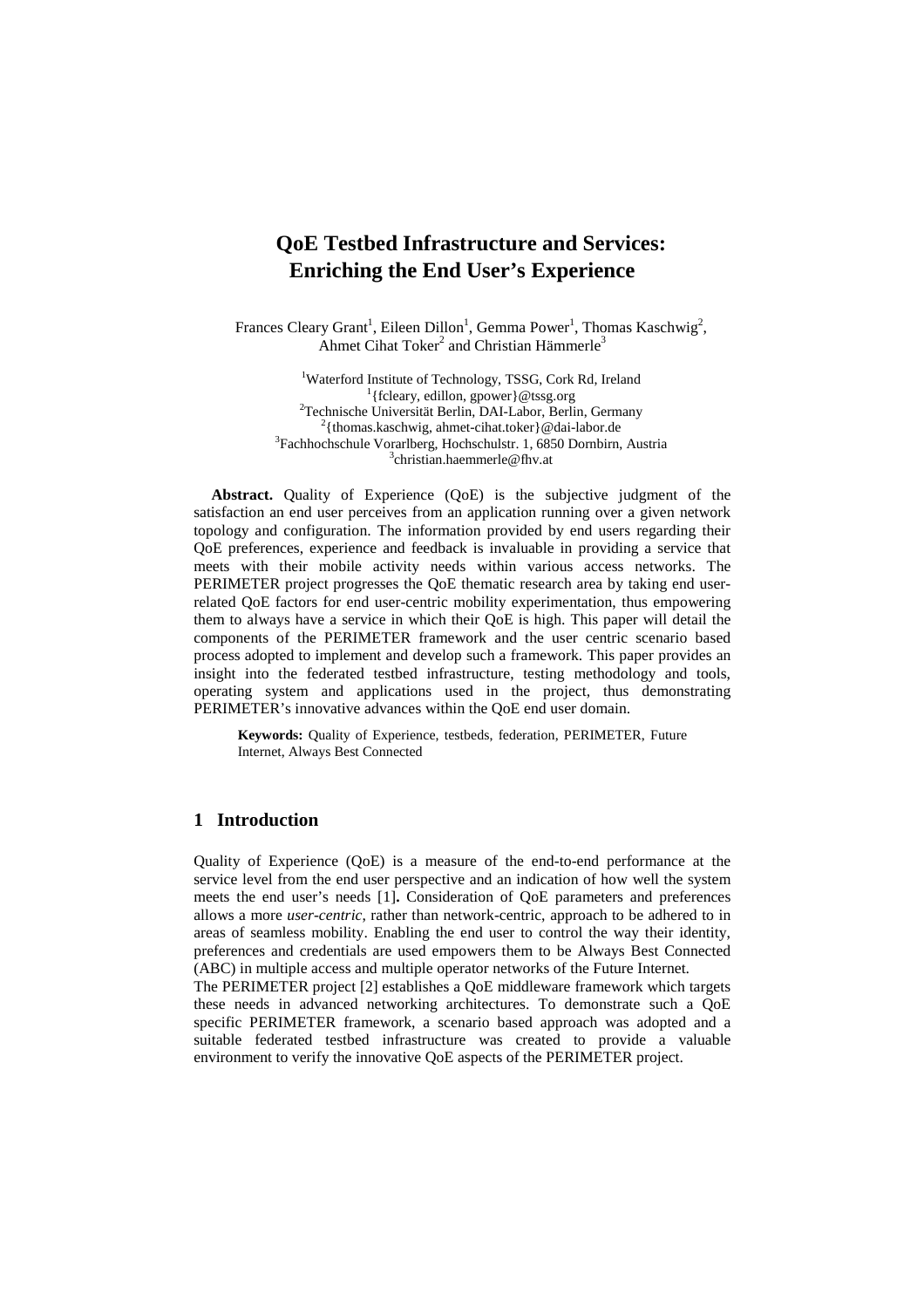#### **1.1 PERIMETER Middleware**

The PERIMETER middleware is composed of a QoE management system, QoE delivery system and PPA<sup>3</sup>R (Privacy Preserving Authentication, Authorisation and Accounting and Reputation) system. These systems are supported by a Storage Layer (for storing and retrieving information using a distributed peer-to-peer approach) and an Application Layer (which contains an application manager and a GUI that provides the end user with control over their QoE parameters, preferences and settings). The PERIMETER middleware, depicted in Figure 1, is hosted on PERIMETER aware mobile devices and support nodes. Both terminals and support nodes can be directly connected to the Internet or to Virtual Private Networks (VPN) behind a Network Address Translation (NAT)/Firewall.

The central goal of PERIMETER is to devise a framework where end users are always in an ABC state. To achieve this goal, PERIMETER must gather relevant information, and make decisions on whether to generate a network switch based on the analysis of this information. The ABC state is measured using QoE metrics. PERIMETER makes its decisions using information on the end user's preferences, end user's context (application under use, location, etc.), network performance parameters, other PERIMETER end users' QoE information and PERIMETER end users' feedback, which are collected in a QoE Descriptor (QoED) [3]. The Data Network Processor is responsible for computing these QoEDs. The Decision Maker uses local and a selected subset of remote QoEDs to decide on the most suitable available network. Dedicated Trust and  $PPA<sup>3</sup>R$  components are employed to handle trust and security issues related to the sharing of QoEDs between the end users.



 **Figure 1 PERIMETER Support Node and Terminal**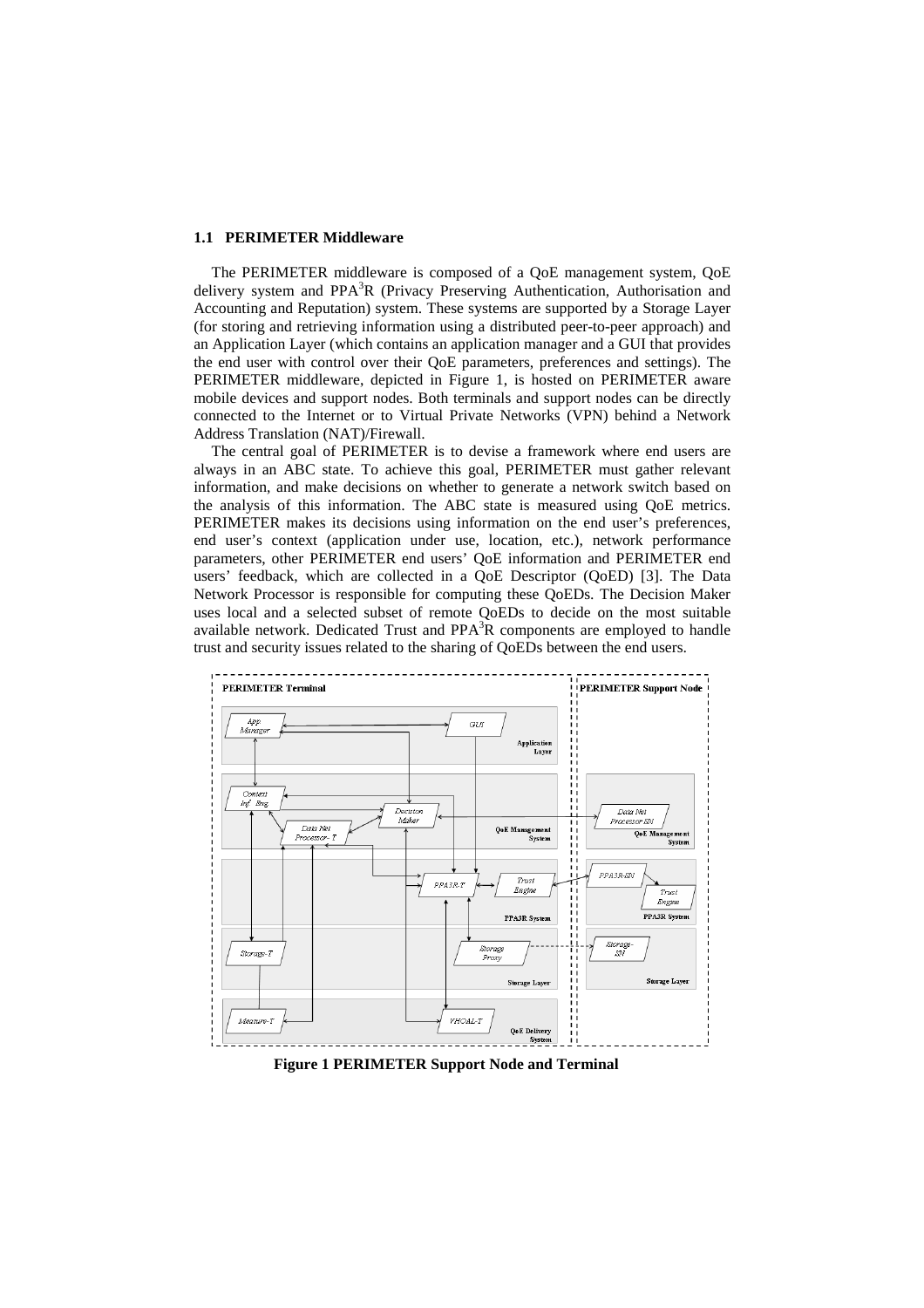#### **1.2 User Centric Scenario Process**

Adopting an end user scenario based process allowed the definition of a suitable federated testbed infrastructure that will be capable of supporting an end user QoE PERIMETER demonstrator. Through a scenario sub-step breakdown and component mapping activities, the PERIMETER consortium detailed the relevant component functionalities, interfaces and network technologies, therefore kick starting the process of identifying the testbed initial requirements. PERIMETER Scenario 1, entitled 'user-centric agnostic ubiquitous communication', follows the a daily activity of an end user as they seamlessly roam between different technologies, connecting to services using various access technologies and devices.

#### A summary of the PERIMETER Scenario 1 is as follows:

Yvette is waiting for a taxi in the same room as Bob who is connected with his laptop attached to the building Ethernet network. A **phone conference** starts. Bob participates with his laptop and Yvette with her handheld device. Yvette's handheld contacts Bob's laptop through ad-hoc wireless local area network (WLAN).

As the taxi arrives, the handheld begins to face network problems and when the Taxi moves off no more packets can be delivered. Yvette's handheld has not received any more beacon from the WiFi network with Bob's laptop so the user terminal decides to get ready for a public network handover.

Yvette's handheld has already detected a pair of Universal Mobile Telecommunications System **(**UMTS) networks, the agent chooses the cheaper network. It has, in fact, analyzed a few statistics, previously cached from the PERIMETER overlay infrastructure, reporting that the majority of the end users had satisfactory experience with this cheaper UMTS network in that part of the city for IP connectivity.

While in the taxi, Yvette receives an important **video call** from her boss. Given its nature, the call requires high quality video parameters and a stronger confidentiality. QoE descriptors of the end users on this network makes sure that a handover to this network will satisfy the needs of the video call. When connection is established with UMTS network, the video session is handed over which guarantees exceptional video-call performance.

The following work flow shows the step by step flow of actions taking into account the testbed infrastructure and the PERIMETER middleware:

- Scan for connection options and discover the nearby WLAN device.
- Establish an ad-hoc connection to the nearby device.
- Upon establishing the connection, it should request connection authorization to PERIMETER agent.
- Join the phone conference.
- Monitor the active network interfaces for acceptable QoE.
- Detect changes in the location and degrading channel quality.
- Scan for other connection options.
- Collect QoS (Quality Of Service) data and interact with the PERIMETER Support Node to update QoS information of current geographic location.
- Collect QoE data over the PERIMETER overlay.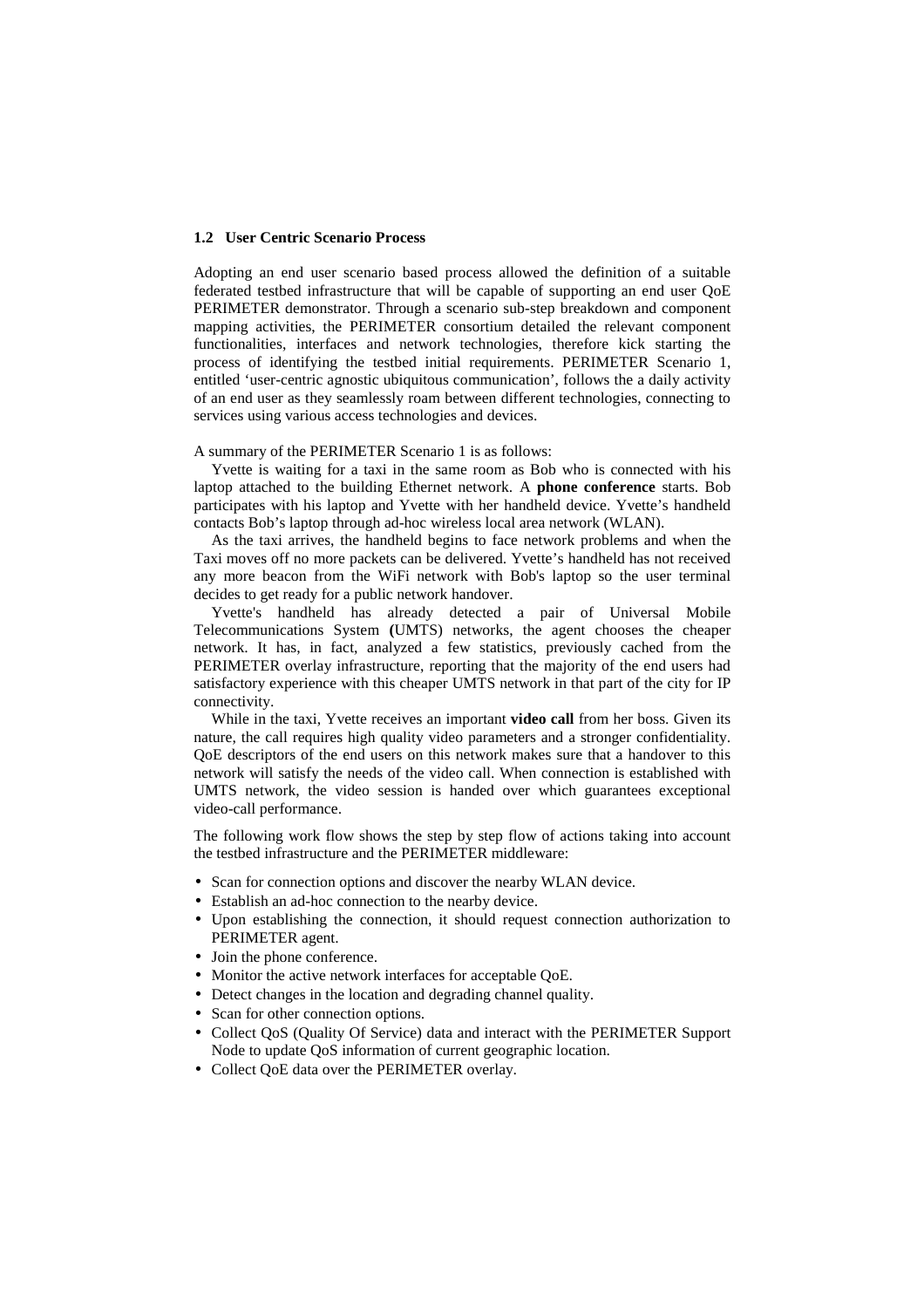- Process collected data using the Decision Maker component of the system.
- Switch from WLAN to UMTS based on Decision Maker's decision.
- Receive the incoming call and detect QoE requirements (high quality and confidentiality).
- Probe the QoE descriptors of other users on this network.
- Select the more expensive and reliable UMTS network and switch from UMTS1 to UMTS2.

Figure 2 conveys a high level overview of the mapping of the PERIMETER scenario 1 to the initial testbed requirements.



**Figure 2 Mapping Scenario to Testbed Requirements** 

### **2 PERIMETER Intermediate Testbed Infrastructure**

Two main testbeds co-exist within the PERIMETER project, the first is housed at Waterford Institute of technology (WIT) Ireland and the second main testbed is housed at Technische Universität Berlin (TUB) in Berlin. The mapping of the scenario helped identify the main testbed requirements such as terminal devices (mobile and fixed), network support technology hardware and equipment and software requirements. For the preliminary and intermediate testbed infrastructure, WIT focused on the application services, while TUB focused on the network access infrastructure required to demonstrate the scenario, as illustrated in Figure 3.

Between the two official test sites layer 3 Internet Protocol security (IPsec) interconnectivity was adopted to allow interconnection in a secure manner (Figure 4). The IPsec protocol encrypts packets before they are sent across the interconnection and also authenticates the transmitted packets. The PERIMETER testbed used IPsec tools [4] such as M0n0wall [5], a complete embedded firewall package, Racoon [4] for Internet key exchange and Setkey [4] to manipulate security associations and policies within the implemented IPsec tunnel on the hosts from both testbeds. These tools were installed on the main gateway machines, and then a common agreement for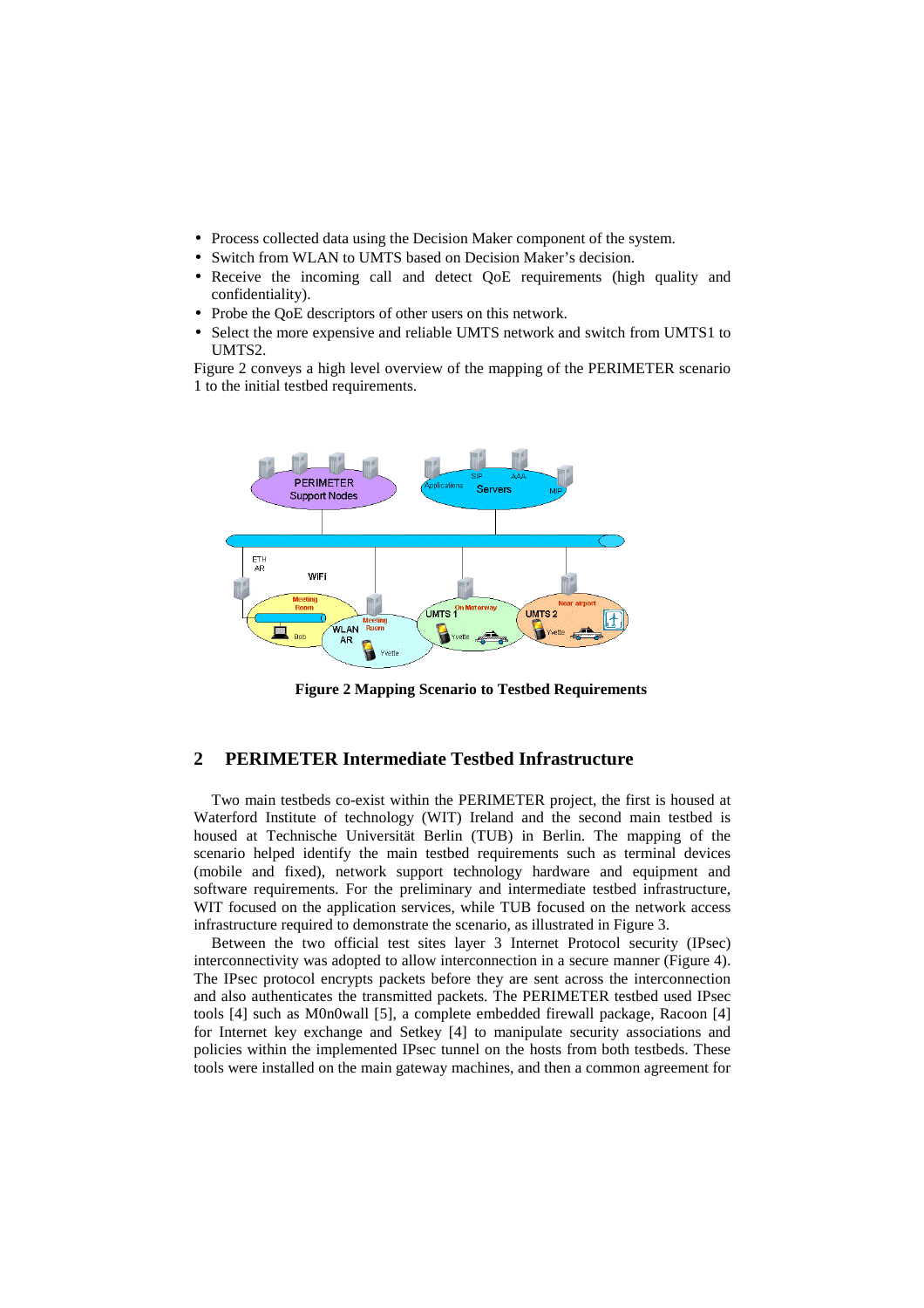configuration was implemented between the testbed managers from both WIT and TUB, thus providing the layer 3 testbed federation between WIT and the testbed located in TUB.



 **Figure 3 Intermediate PERIMETER Testbed Infrastructure** 

TUB and WIT are both connected over the GÈANT2 [6] network via VPN, bearing in mind that GÈANT2 is very well established all over Europe as the main national research network. TUB and WIT have the experience of conducting demos at remote sites while the communication is running in their respective testbeds.



**Figure 4 Interconnection between WIT and TUB test sites**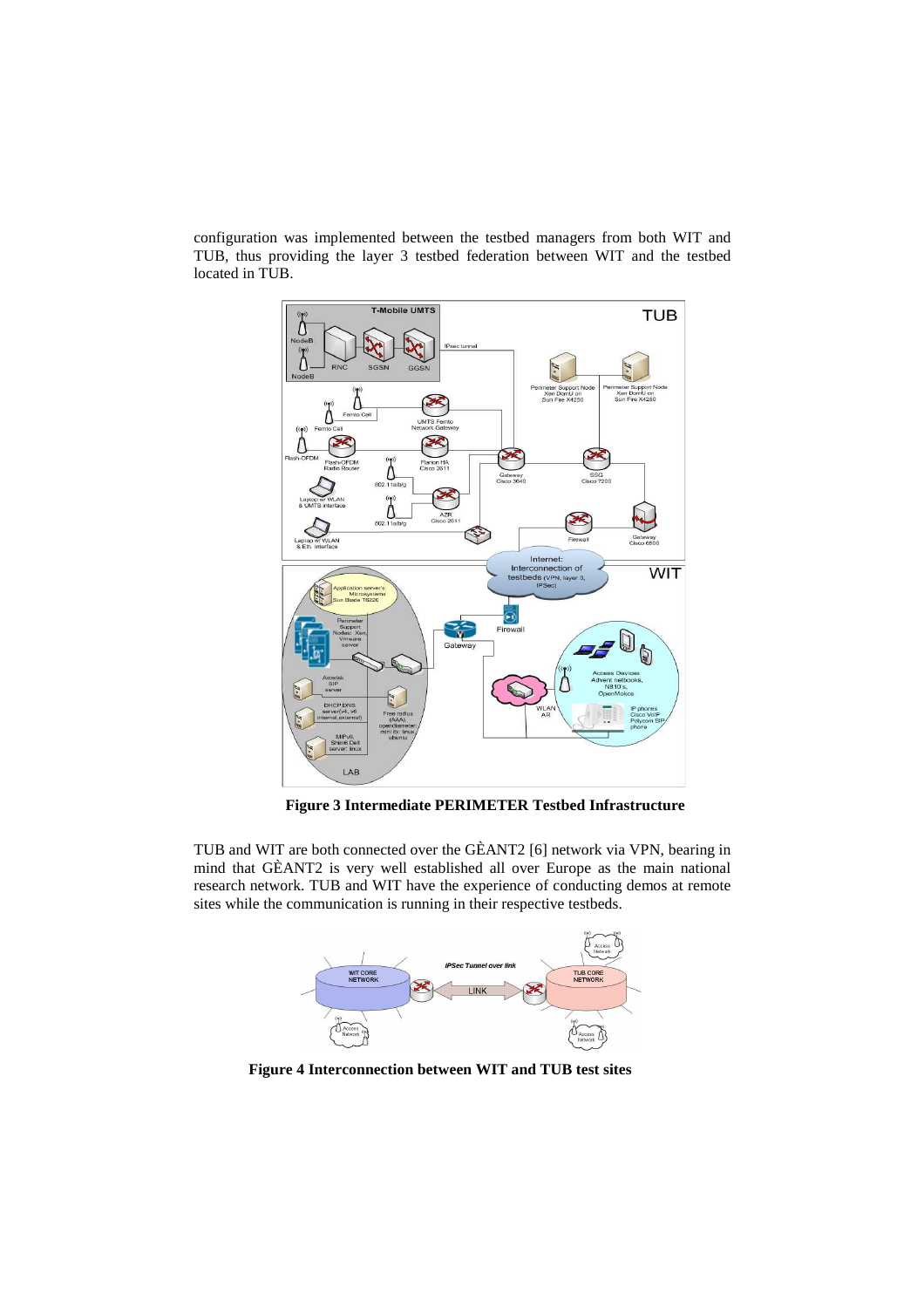The testbed interconnection has been designed with the following functionalities in mind:

- Service environment component integration.
- Testbed adaptation.
- Exposure, composition and redeployment of services and components.
- Horizontal Interconnection: to achieve greater scale. This is a relatively inexpensive and simple way to dynamically pool and use resources for experimentation of new network paradigms.
- Vertical Interconnection: to support system-level testing of new Internet networking and services paradigms across layers.

The purpose of the PERIMETER testbed federation is to deliver the scenario testing, architecture validation testing, end user evaluation testing and final project demonstration for PERIMETER by interconnecting the diverse wireless network access systems and terminals available in TUB with an IP Multimedia Subsystem (IMS) Core [7] and Application environment based on 3GPP [8] Release 7 in WIT, which can provide a multi-faceted mobile communications environment.

### **2.1 Operating System and Applications used in the QoE testbed**

Adopting a user-centric scenario based approach incurs the need to address and have available certain applications in order to support the final end user demonstrator. In the PERIMETER scenario the two main applications required included a phone conference and a video conference application. It was agreed upon in the project to incorporate the use of the Google Android [9] operating system. This is a mobile operating system that runs on top of a Linux kernel. Android is free and open source software (Apache License and GPLv2), which was initially developed by Google and later by the Open Handset Alliance [10].

The use of the Google Android operating system has allowed the PERIMETER consortium to invest in Android compatible mobile devices. Using the Android operating system allows the project to avail of applications distributed by the Android Market. Through an application called "Market" that is preinstalled on all Android devices, this in turn allows end users access to browse and download various application published by third-party developers for the Android Market. PERIMETER assessed suitable applications to check if they would perform and address the requirements of the scenario. The following Google applications were initially assessed on the G1 mobile device containing firmware version 1.5, to determine their compatibility with the PERIMETER project:

1. For the phone conferencing application PERIMETER are examining **Sipdroid** [11]**.** Sipdroid is an open source SIP client implemented in Java which is capable of running on the Google Android platform. Sipdroid allows the use of an Android phone with almost any SIP provider. In the PERIMETER testbeds this is configured using an Asterisk server.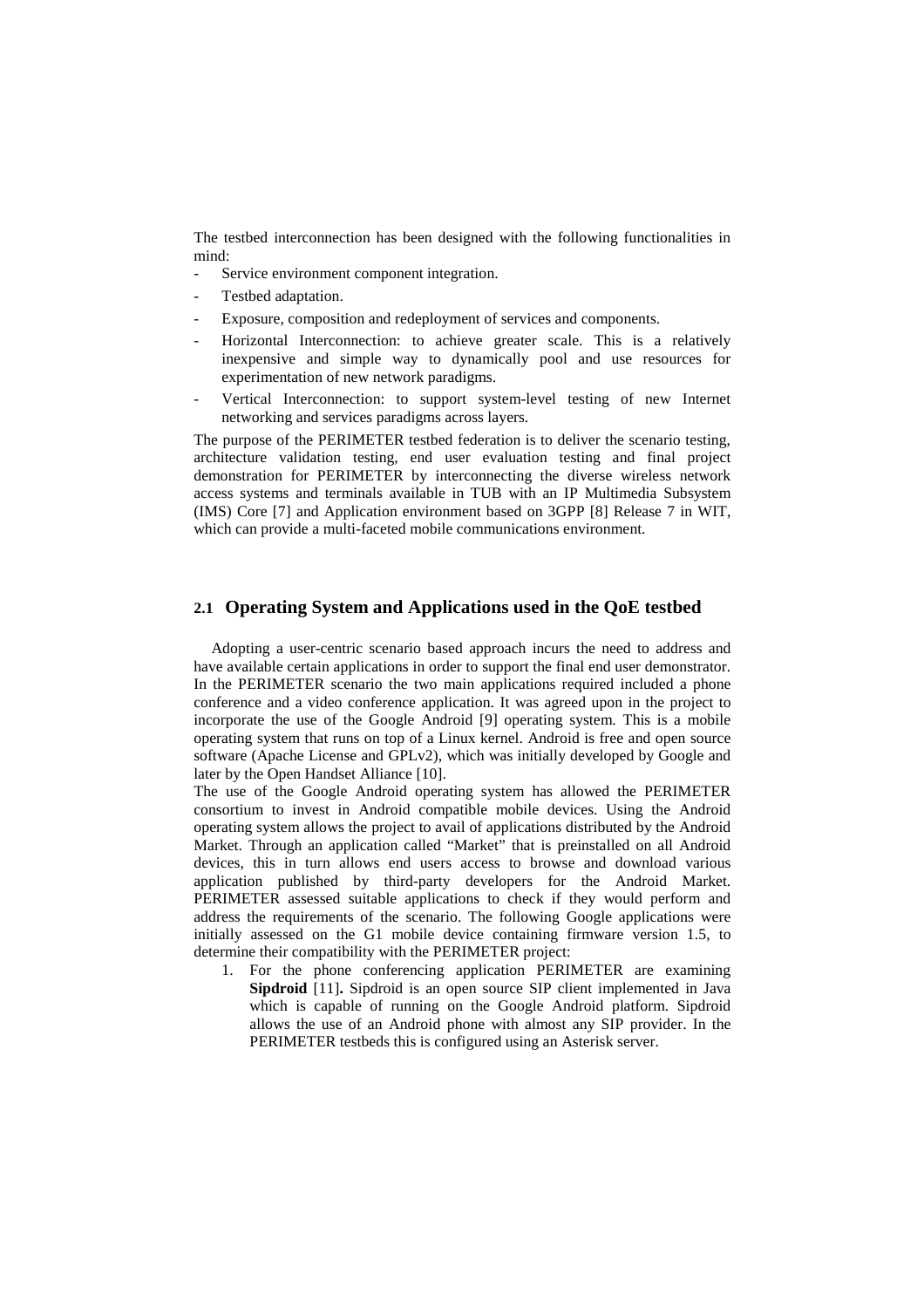2. For the video call application PERIMETER are investigating **Semantic IPTV** [12] provided by TUB. Semantic IPTV permits video streaming on the Android phone.

All applications used within the project must be made PERIMETER aware. This involved interfacing a PERIMETER specific Application Manager (AM). The AM's main functionality is to provide the end user with the ability to control the applications running, edit their preferences and set the network selection manually if needed. To validate the usability of the AM's graphical user interface (GUI), usability tests were performed with a group of actual users from the PERIMETER consortium. This step yielded important clues about the end users' acceptance of the system and their ability to grasp and utilize the functionality represented by the GUI.

As a first step for the GUI testing, a usability pre-test was initiated to elevate statistical data of end users with different demographical (Ireland, Germany, Austria and Turkey) and technical background, with a set of interview questions. After the pre-test, the end users were provided with the Android G1 mobile phones with the PERIMETER GUI installed, shown here in Figure 5 and Figure 6. If the end user was not familiar with using an Android device, a tutorial was handed out to them, which explained the basic tasks the end user needed to know for the tests. The end users were allowed to familiarize themselves with the phone and the operating system.



**Figure 5 Browser Preferences** Figure 6 QoE Rating



Subsequently a task list was handed out to the end users with associated questions about the look, feel and usability of the GUI. Based on this usability test, some recommendations for improving the GUI in the next iteration can be derived. The main feedback points were in the following areas:

- The application launcher needed to be redesigned. Functionality such as the play/pause/stop metaphor for the applications was not deemed intuitive.
- Recommendation that the privacy and security preferences, shown in Figure 5, should be merged
- The dynamic feedback, involving the 'smileys' (Figure 6) was well received.
- The meaning of the cost preference (Figure 5) was not transparent.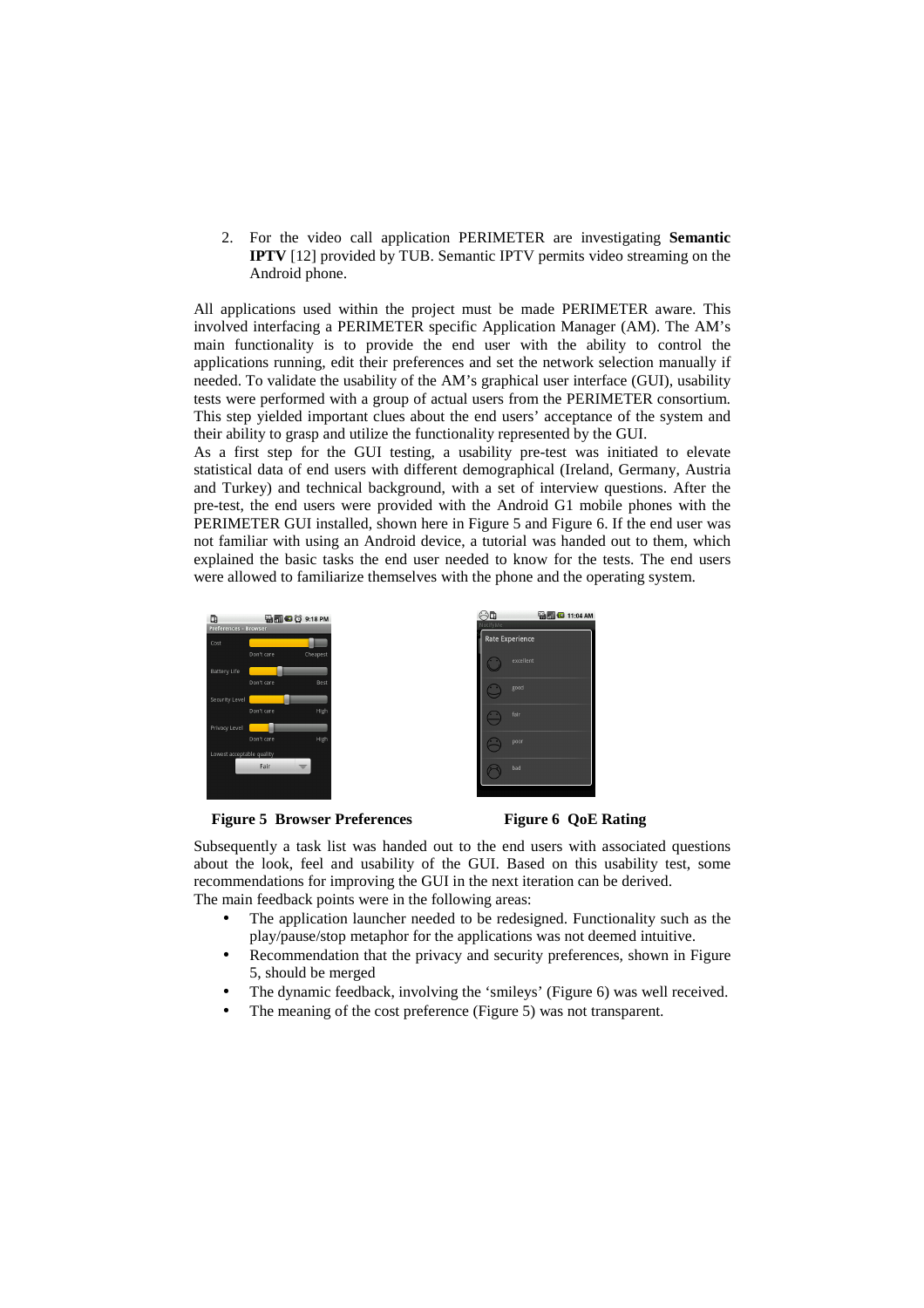### **3 PERIMETER Testing & Test Tools**

An integrated test plan was scheduled with strict delivery deadlines for both the component code and corresponding test cases. The testing cycle for PERIMETER must be proven to be robust, scalable, interoperable and secure. The PERIMETER testing cycle [13] consists of five phases, as shown in Figure 7. These steps are mapped to the PERIMETER testing procedures for unit, functional, integration and scenario testing of the code.



**Figure 7 PERIMETER Testing Cycle** 

- 1. **Definition:** agreement of scope and functionality to be tested.
- 2. **Commissioning:** setting up the test environment.
- 3. **Execution:** performing the tests.
- 4. **Reporting:** recording test results and communicating these to the interested partners.
- 5. **Evaluating:** dissemination of the test results and taking the appropriate actions

In order to achieve the PERIMETER testing methodology goals test tools such as Hudson [14], Trac [15], and Subversion [16] (SVN) [6] were chosen to support the integration, validation and verification process.

Hudson [14] is an open source Java-based tool for continuous integration allowing for seamless connectivity to the PERIMETER Subversion repository in addition to the automated execution of Ant [17] scripts. Hudson can be configured to constantly execute builds as new or modified source code is checked in to the PERIMETER SVN. This means that while the PERIMETER team of software developers periodically checks in new or modified code, Hudson continuously validates that the software build is not being made invalid by the new code. This reduces the need for developers to check with each other on changes to interdependent components thereby improving productivity. An extension to the continuous automated build process is continuous testing. This process ensures that newly committed or modified code does not cause predefined tests on the built entity to fail. Both build validation and testing, failures can generate notifications to alert interested parties, indicating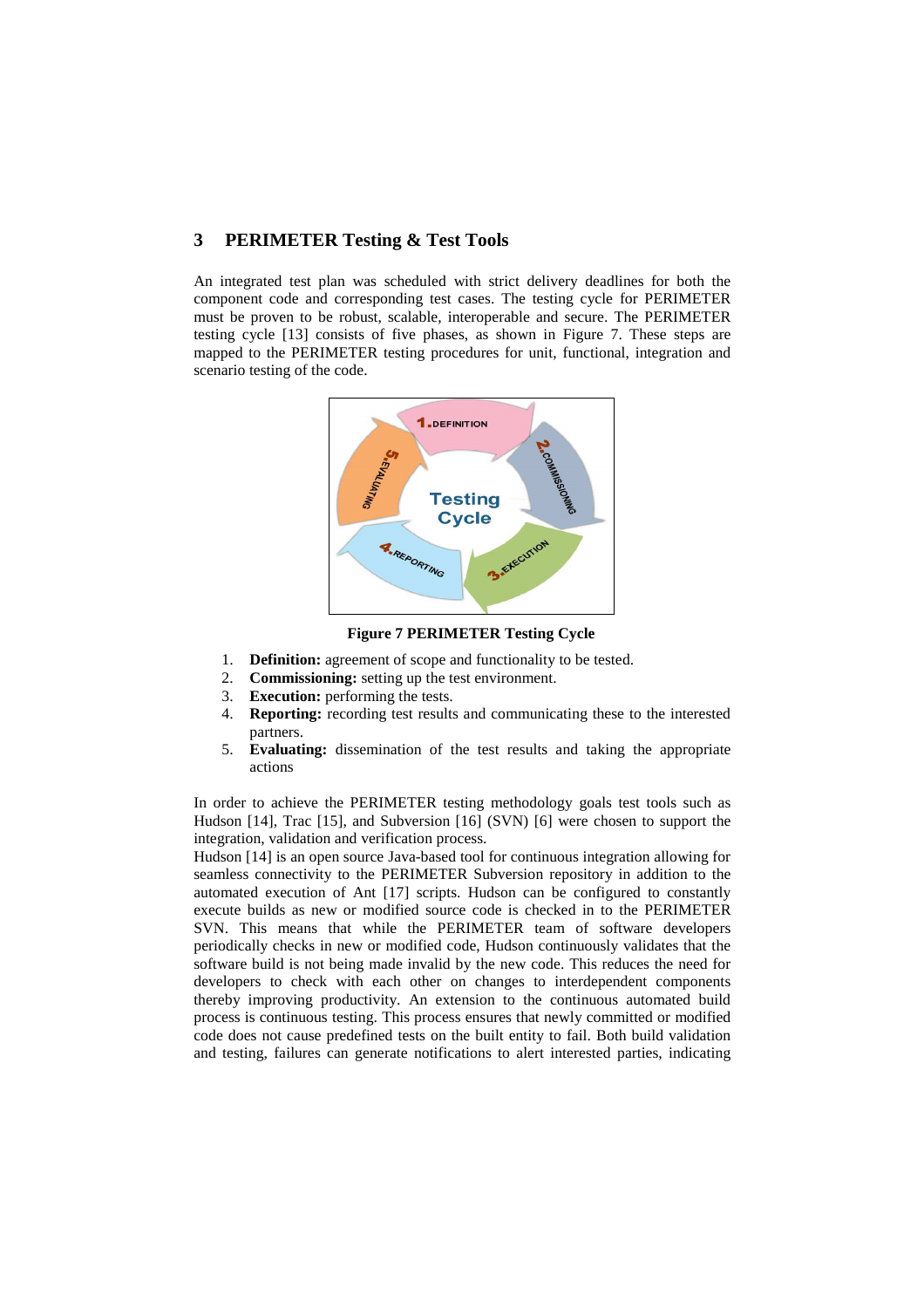that a build or some tests have failed by using one of the many plugins available for Hudson such as Google Calendar or Mozilla which give an informative and unobtrusive update on the state of the build.

Trac [15] is used in the PERIMETER project as a wiki and ticket system for tracking software development and related issues as well as providing a Web based interface to the PERIMETER subversion repository and for showing the roadmap ahead listing and assigning upcoming milestones

Subversion [16] is used in the PERIMETER project for a centralized repository and a version control system, maintaining current and historical versions of documents, source code and configuration files.

## **4 Conclusion and Future Work**

This paper introduced PERIMETER's approach for user-centric seamless mobility in Future Internet. The PERIMETER middleware, which manages the QoE and PPA<sup>3</sup>R system and pictured the PERIMETER architecture, consisting of terminals and support nodes was described. A typical scenario for ubiquitous networking is shown that utilizes PERIMETER's overlay infrastructure with QoE based handover decisions to achieve an ABC networking environment. Within the PERIMETER project, a federated testbed was built with main sites at TUB and WIT, interconnected over the GÉANT2 research network. The testbed offers large-scale experimental facilities, sharing specialized networking infrastructure and services and enables integration and validation of the PERIMETER system in a heterogeneous and realistic environment.

On the terminal side, PERIMETER is based on the Android operating system. An Application Manager and GUI is being implemented, which allows the user to start PERIMETER aware applications, set preferences, returns QoE feedback to the user and enables the user to evaluate his QoE. The usability of the projected terminal software was evaluated in a field test, with primary focus on the GUI and the overall acceptance of the PERIMETER approach.

Consideration in the future testbed steps of the project will be given to use of the FEDERICA [18] infrastructure. This would enable the WIT and TUB federated testbeds to have core connectivity. As the project progresses the chosen scenario will mature to include more innovative QoE development aspects within the project.

Currently the PERIMETER system is being further developed in order to provide a complete system which can be used by an end user. This is being done in a user cocreation process, for which further usability and Living Labs [19] testing needs to be performed.

#### **Acknowledgement**

This research activity is funded under the EU ICT FP7 project, PERIMETER (Project No.: 224024).